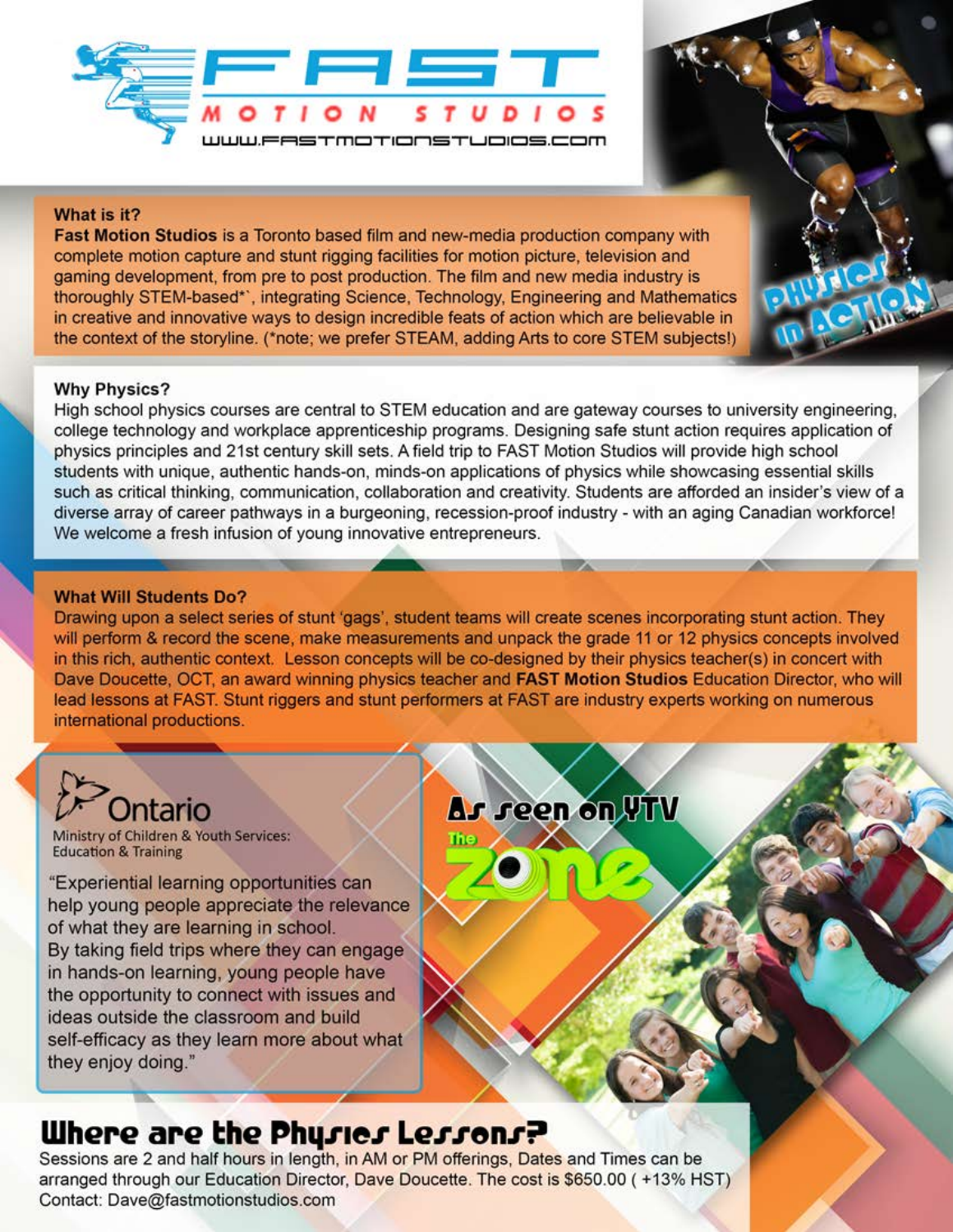

#### To High School Physics teachers:

Steps to setting up your FAST Motion Studios fieldtrip:

#### STEP 1 Select a date

Send an email to Dave Doucette (dave@fastmotionstudios.com) with date(s) you prefer for the field trip. Dave will reply to confirm the availability of the date(s) or to arrange an alternate if needed.

#### Step 2 Register class(es) for a field trip

Dave will send you the link to the Google document for registering your team. Complete the form and submit. A maximum of 40 students can be accommodated (no minimum).

#### **Step 3 Select Physics Concept(s)**

The registration form allows a selection of physics topics from SPH3U/4U/4C courses as well as an estimate of the number of students attending. Once the registration form is submitted. Dave will outline a lesson plan for the selected topic(s). In general, it would be best to select a narrow range of topics to allow for deeper treatment.

#### **Step 4 Prepare Student Teams**

It is not necessary for students to prepare for the physics content of the field trip. However, as they will be working in collaborative groups, they could organize a tentative team structure (below)] Up to 5 student teams will be asked to create a 'scene' in which a rigging action is part of the action. Each team, of 5-8 members, will provide some or all of the following roles (roles can be changed, extended or combined as needed):

- action actor: this person will be outfitted with the rigging harness and perform the action
- a director: coordinates all team members to develop, perform and record the scene
- · actor(s): as needed to play roles as needed to complete the scene
- . camera person: films the action for later viewing and analysis
- · data recorder: records data needed for analysis (masses, lengths, times, angles etc)
- · safety person(s): considers the safety of the action actor and crew
- an equipment person: is responsible for proper use and care of team and FAST equipment
- · rigging assistant: assists with the 'pull' of the action actor in the action scene.

Once the scene, procedures and measurements are determined, the team can proceed to carry out and film their action.

#### Step 5 What to Bring

- . A Waiver form will be forwarded in your email package. Please copy and distribute to your students. This will need to be signed and presented at the studio.
- Measuring instruments: (eg. metric tape or ruler, stopwatch (or cell phone), weight scale
- Clothing loose, comfortable clothing esp. for the 'action actors' in each team
- Camera a cell phone camera will work fine, as would any traditional camera
- Option: a \$4.99 video data analysis app exists for iPhone, iPod touch, and iPad

https://itunes.apple.com/us/app/vernier-video-physics/id389784247 "Capture video of an object in motion, then tap to track the object automatically.

Video Physics instantly creates trajectory, position, and velocity graphs for the object."

. Payment: the field trip cost is \$650.00 (+ 13% HST)

Contact info: Dave Doucette email: dave@fastmotionstudios.com phone: 289-221-2265